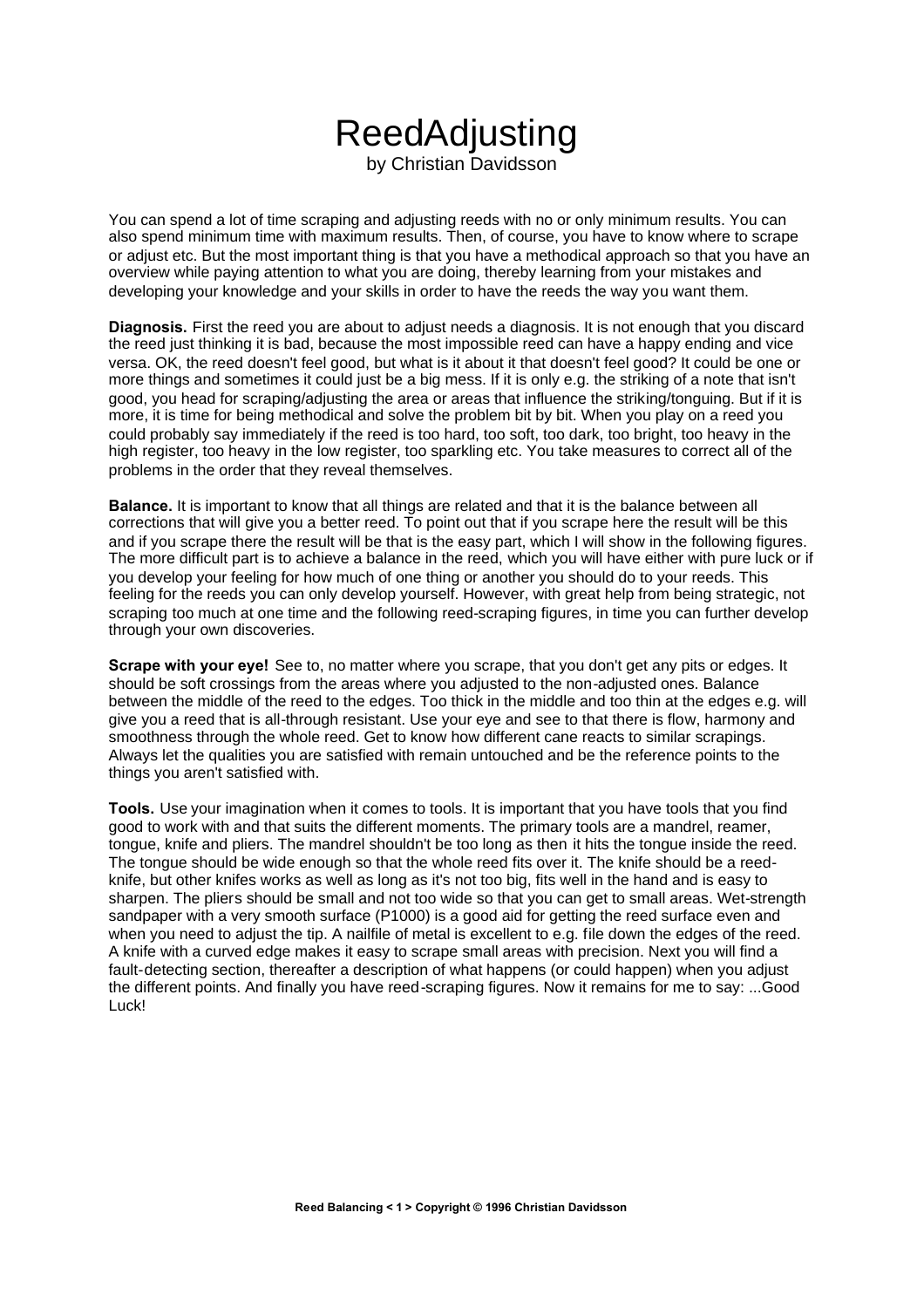## **In the following description I outline different ways of approaching that which your reed lacks.**

This doesn't mean that you should apply all of the remedies for each point, do that only in the worst cases. The measures described are in an order that I find suitable. Alternate between the different ways to reach the desired goal as all corrections have their side affects and some of these side affects can be put in balance to achieve that which you wish with your reed.

**If the reed is too hard:** see that the middle of the reed **(15)** isn't too thick in comparison to the edges, if so scrape here. If you have too much wood in your reed, start to scrape evenly over the whole reed **(8)**. Try to discern if the e.g. high register becomes light and the low becomes heavy or vice versa. Then stop and do some further scraping on the areas you are not satisfied with. If the cane is very hard, you can as a last resort dip the whole reed **(8)** in boiling water for approx. 10 secs.

**Too soft:** If the reed is only partly soft, try to pull and tighten the first and second rings **(10)**, **(11)**. If it is not enough, pinch up the reed on both sides just behind the first ring at point **(14)**. If the reed is very soft, then cut the tip about 0,5 -1,0 mm.

**Too heavy in the low register:** Scrape the back part **(3)**. You can also pinch the second ring under and over **(13)**. To a certain extent it helps to scrape the outer corners on point **(18)**, but it also makes the high notes easier. Point **(1)** makes the lows somewhat easier, but mainly makes the whole reed freer.

**Too heavy in the high register:** Scrape at point **(21)**. Tighten and pinch the second ring on both sides **(11)**. Scrape at point **(2)**, but if not enough even at point **(7)** and **(18)**. If required, ream out the reed or cut it.

**Too dark sound:** Start scraping the tip evenly all over **(9)**. See that the "heart" at point **(4)** isn't too thick compared to the surrounding areas. Just take a little at a time here, since you loose "sound" and stability but on the other hand gain more freedom and flexibility. If even more is needed, proceed to point **(7)**. Pinch both sides of the reed at the second ring **(11)**. Finally, drag the knife in one stroke along the reed on each side of the absolute middle **(19)**. This scraping should be done as a last resort and not too much.

**Too bright or too sparkling:** Scrape down the edges on both sides **(6)**. Even at point **(1)** that goes further towards the middle makes the reed darker. Pinch with a pliers on both sides of the reed, behind the first ring at point **(14)**. The reed will have a larger opening that you squeeze together with your fingers in front of the first ring. You will also have increased resistance by pinching at point **(14)**. Further, pinch over and under the second ring **(13)**.

**Too hard tonguing:** Scrape with a knife the outer side of the tip **(5)** and **(7)**. Point **(9)** will give you easier striking and larger flexibility. Try also the points at **(1)** and **(4)**.

**Too easy tonguing:** Pinch together the reed with your fingers and grind (with wet-strength sandpaper P1000) the front edge of the tip **(17)**, or cut the reed 0,5 mm. Tighten the first ring **(10)**. Further scrape at point **(21)**. You can also pinch the reed on both sides at point **(14)**.

**Too low in the high register:** Ream out the reed or cut it. Pinch on both sides of the reed at second ring **(11)** and/or pinch together the reed at the first ring, point **(12)**.

**Too high in the low register:** Pinch together the reed at second ring **(13)**. Scrape at point **(1)**, and if needed at point **(3)**. Scrape at point **(16)**, the "eyes"".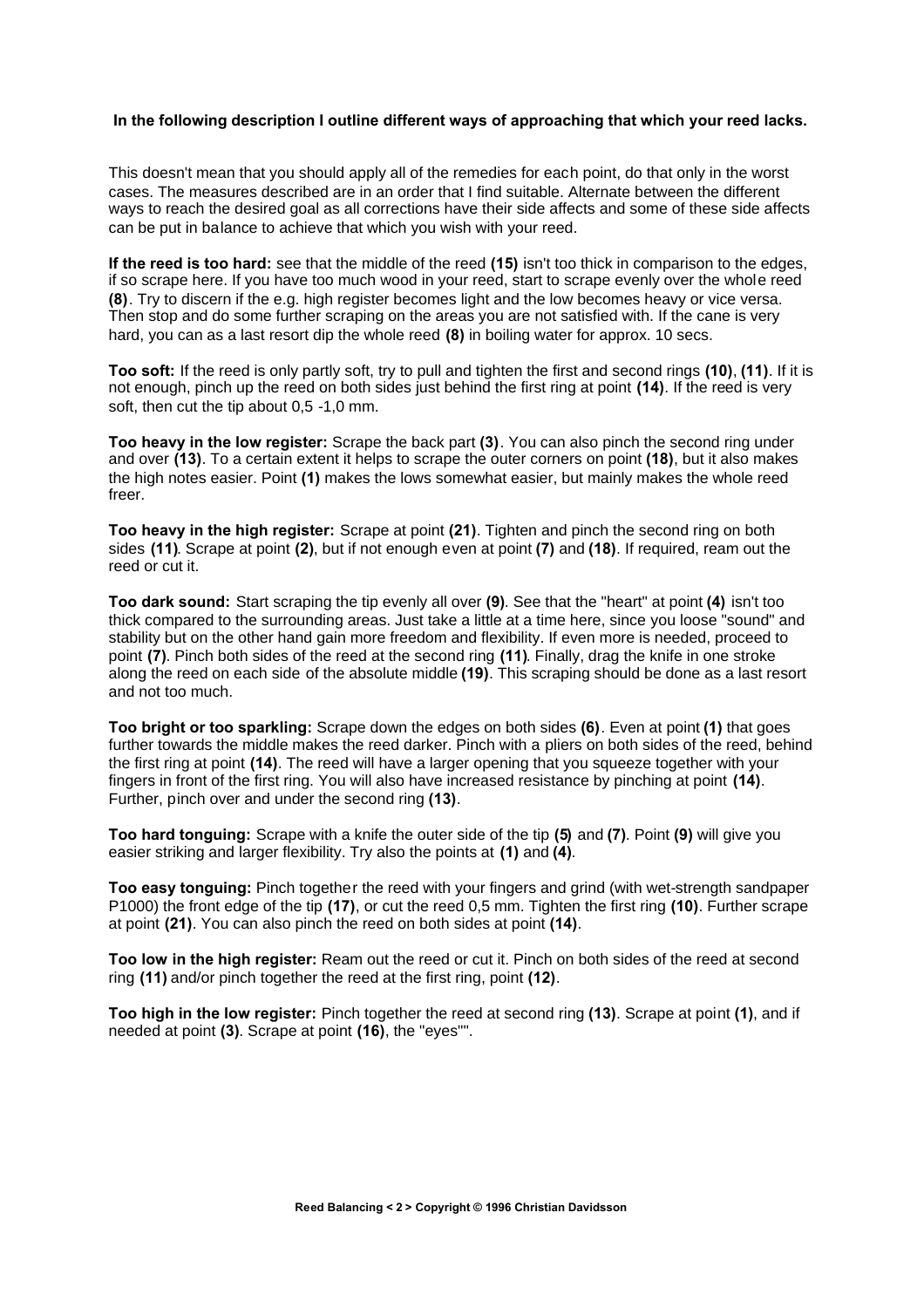## **What happens when scraping or adjusting the different points?**

There is a lot to be said about this and a great deal you will notice yourself. I will describe in general terms what basically happens.

- 1. Scraping here gives you a freer reed. The sound gets slightly darker and the low is increased.
- 2. Tonguing becomes easier. Better flexibility over the whole register. Intruding sounds are muted.
- 3. The low register becomes easier.
- 4. The "Heart", the core of the tone. Too little in this area makes the reed collapse and too much gives you a heavy reed with bad striking and un-flexibility when playing legato. Try other measures before scraping here but if you must scrape, then just a little at the time. The tone gets brighter and weaker but freer when you scrape here.
- 5. Tonguing becomes easier as well as playing pianissimo in the upper registers.
- 6. Scraping along the edges dampen the sound with a slightly darker tone. The reed becomes more flexible. If you take too much here in comparison to the middle of the reed, an imbalance arises and the reed becomes unstable, stiff and resistant.
- 7. Gives an easier high register and tonguing. You also get a brighter sound.
- 8. If you grind evenly over the whole reed it will retain its internal relationship to itself and will become lighter.
- 9. Makes the high register easier, improves the striking, gives a brighter sound and more flexibility.
- 10. The sides of the first ring. The first ring shouldn't be pulled too tight as it restrains the vibrations of the reed. If it is pulled too hard and you want a freer reed, just loosen it up a bit. By pinching the reed on both sides you will have a larger opening, more resistance, a darker sound, and easier low register.
- 11. The sides of the second ring. The second ring should be relatively firmly pulled. Pinch on both sides and you will have a smaller opening, greater stability and easier high register.
- 12. Over and under of the first ring. Pinch the reed together here and you will have a smaller opening, brighter sound and easier high register.
- 13. Over and under of the second ring. Pinch here and you will get a larger opening, more volume, easier legato, a darker sound and easier low register.
- 14. The sides behind the first ring. Pinch here and you will get a darker sound, more resistance and stability.
- 15. "The Back"". Too much wood here will give you a hard, stubborn reed. Too little wood will cause the reed to collapse.
- 16. If you grind here the reed will become more flexible and more vibrant. Also the high register is improved. The sound gets brighter.
- 17. Pinch together the tip with your fingers and grind the front edge if the tonguing is too easy.
- 18. Improves the tonguing in the high register and the gives a freer low. The more you grind towards the middle of the reed (the marked lines), the darker, more flexibility and better striking and legato you will get.
- 19. If you feel that the sound is "dead" you can, as a last resort, drag the knife along these lines, but only a couple of times. This will give you more sting in the sound.
- 20. If you have a gauge you can measure different points of thickness on the reed. This suggestion will give you a reed in good balance **with a lot of power** when using normal dense cane. At the same time it gives you an idea of the incline from the tip of the reed to the back (when looking from the side). If you want a lighter reed, just evenly scrape down the whole surface so the relations will remain within the reed. Measure in the middle of the reed (the back) from the tip. Four mm into the reed the thickness is 0,55 mm, eight mm into the reed - 0,65 mm, twelve mm in - 0,70 mm, sixteen mm in - 0,80 mm, twenty mm in - 0,85 mm, and twenty-four mm in - 0,90 mm.
- 21. Holds back the sound, gives more resistance and darker sound. Improves upper register.